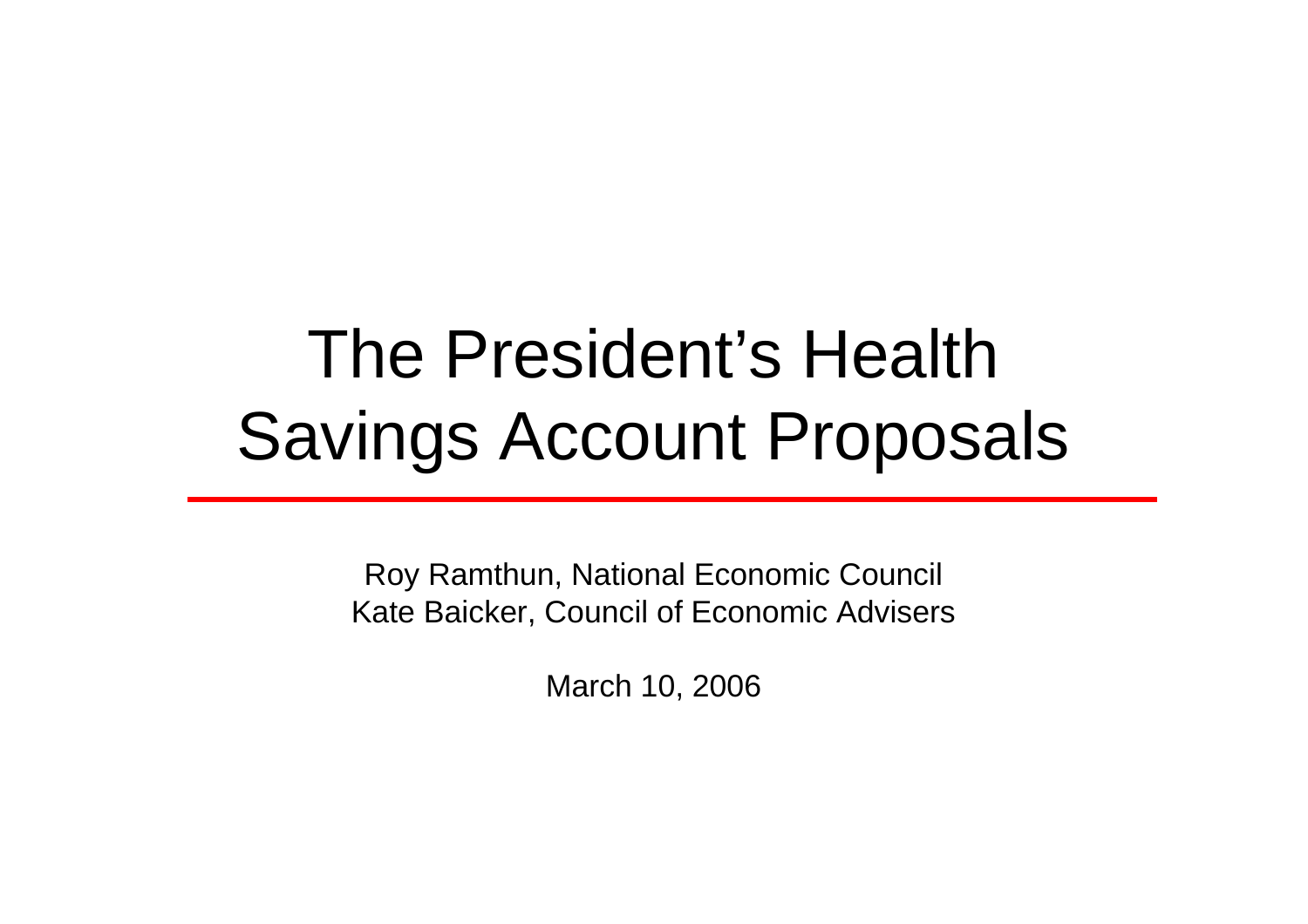## Broader Policy Goals

- Create a system where spending decisions are made based on an evaluation of costs versus benefits, not what is covered by insurance, so that we get the best value from resources
- Level the playing field for individuals who don't have access to employer-sponsored health insurance
- Level the playing field between health care purchased by insurance and out-of-pocket spending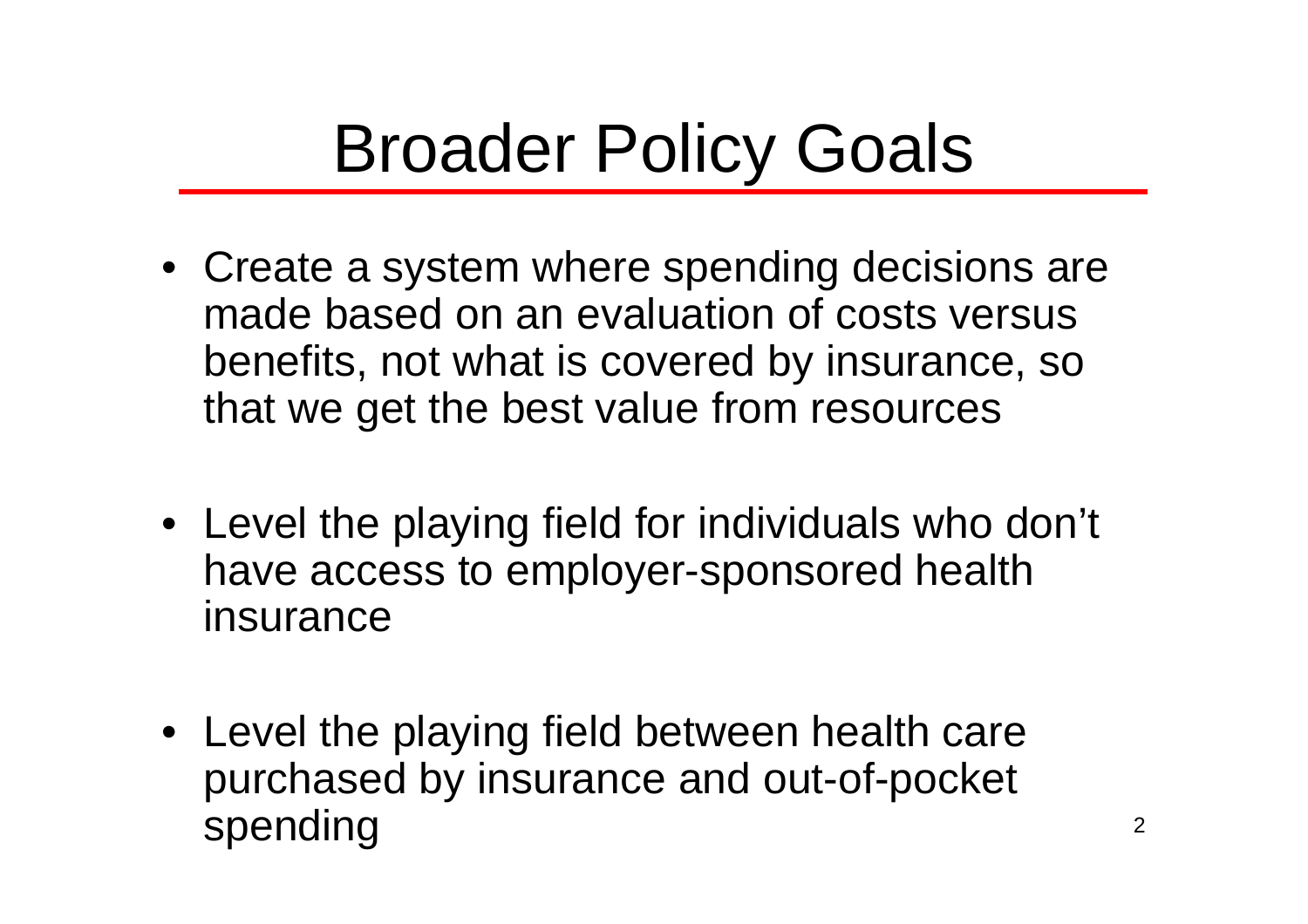

Current Cost of \$5,000 Premium Health Insurance Policy

Note: ESI is employer-sponsored insurance: Premium exempt from income and payroll taxes. Self-employed: Currently receive deduction against income tax only, not payroll taxes. Other Non-group includes employees in 40% of firms not offering ESI: Currently receive no tax exclusion for premiums.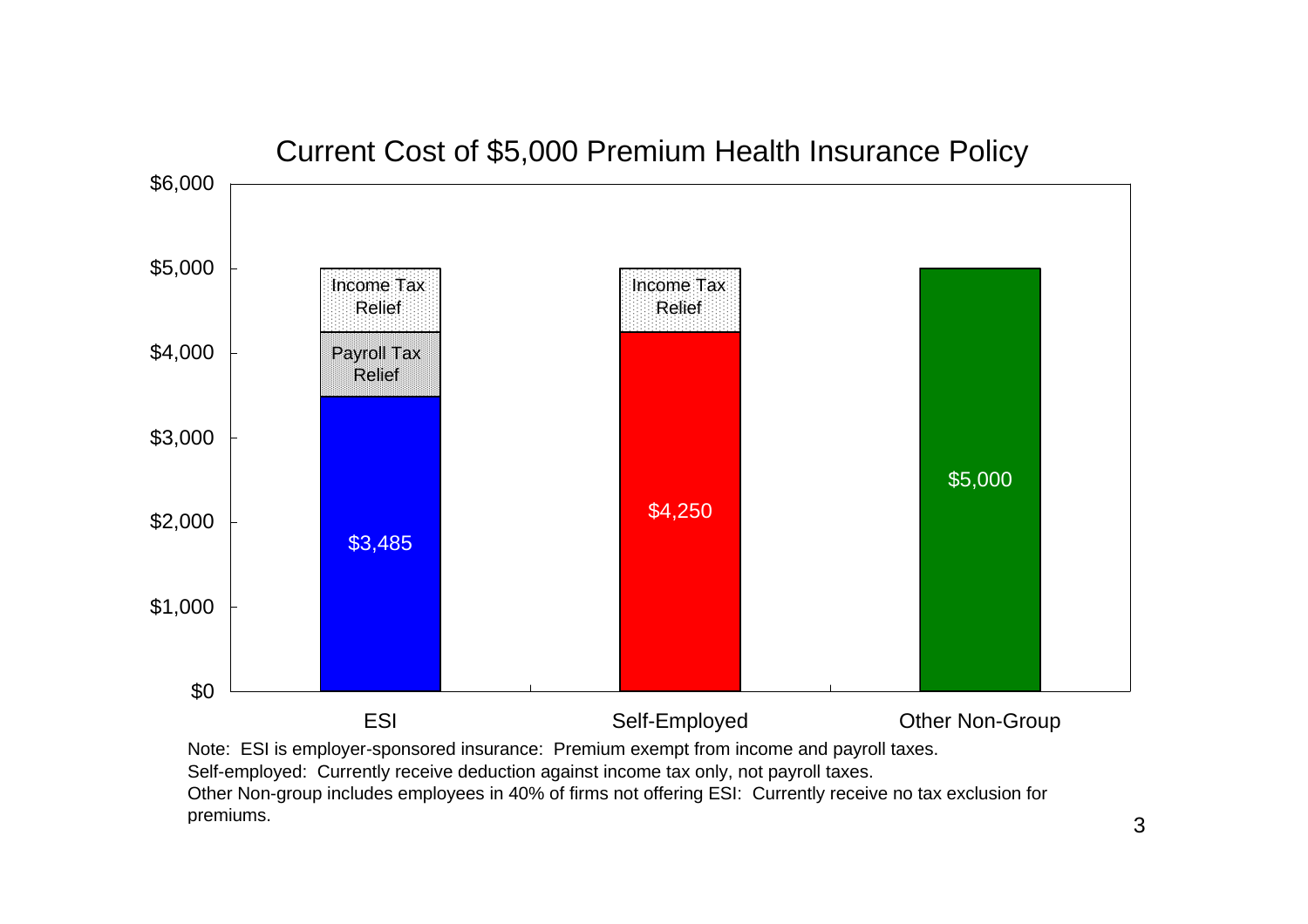

Proposed Cost of \$5,000 Premium Health Insurance Policy

Note: ESI is employer-sponsored insurance: Premium exempt from income and payroll taxes. Self-employed: Currently receive deduction against income tax only, not payroll taxes. Other Non-group includes employees in 40% of firms not offering ESI: Currently receive no tax exclusion for premiums.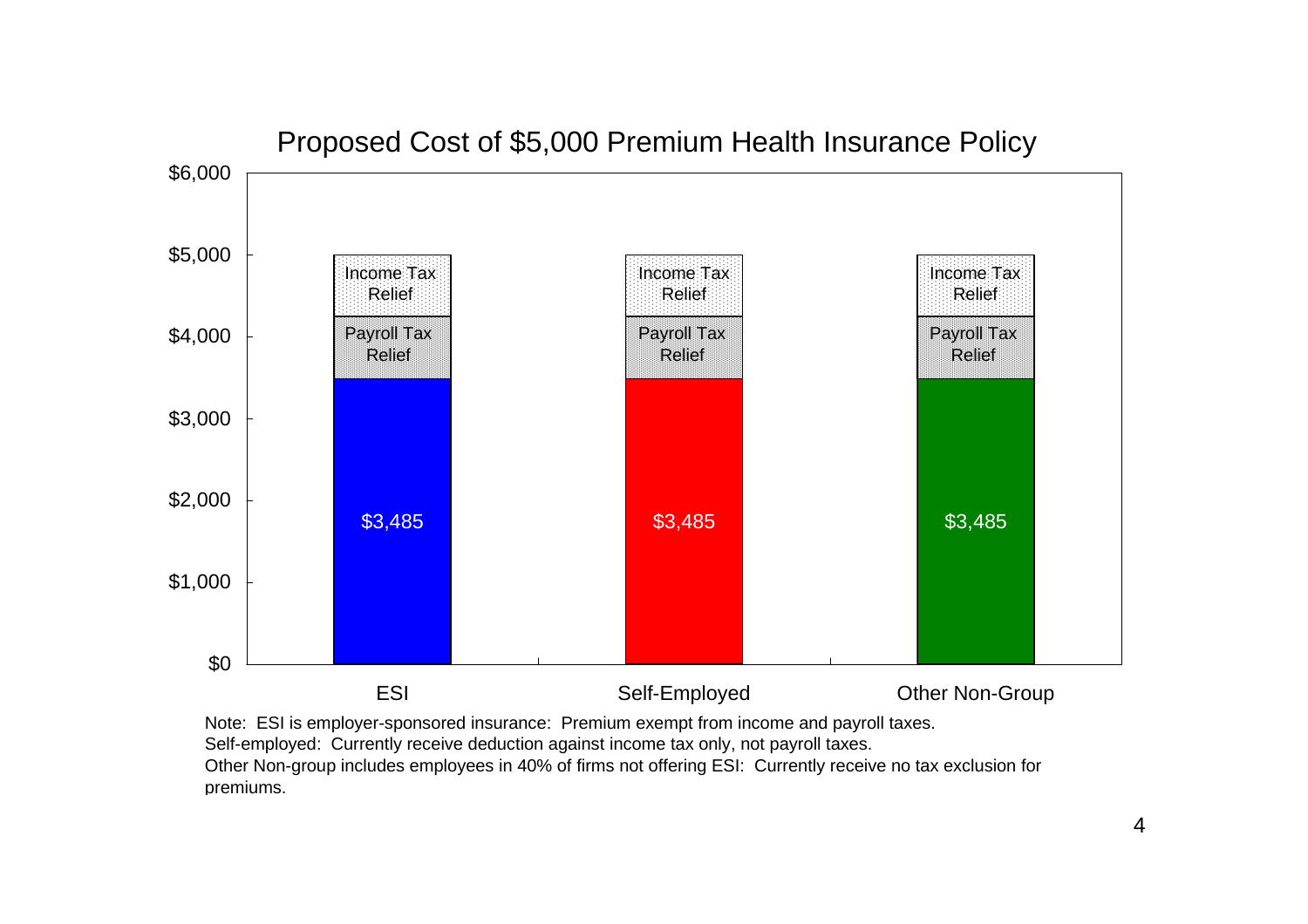# Equalize Tax Treatment of Out-of-Pocket Spending vs. Insurance

#### • **New Proposal**

- Make all HSA contributions tax-free
	- Provide an income tax credit equivalent to the amount of payroll taxes paid on HSA contributions made by individuals outside of employment (this is equivalent to a payroll tax deduction for the amount of premiums)

 $-$  15.3% X \$1,000 HSA contribution = \$153 payroll tax credit

– Allows out-of-pocket spending to be tax-free when made through an HSA, when combined with change in contribution limits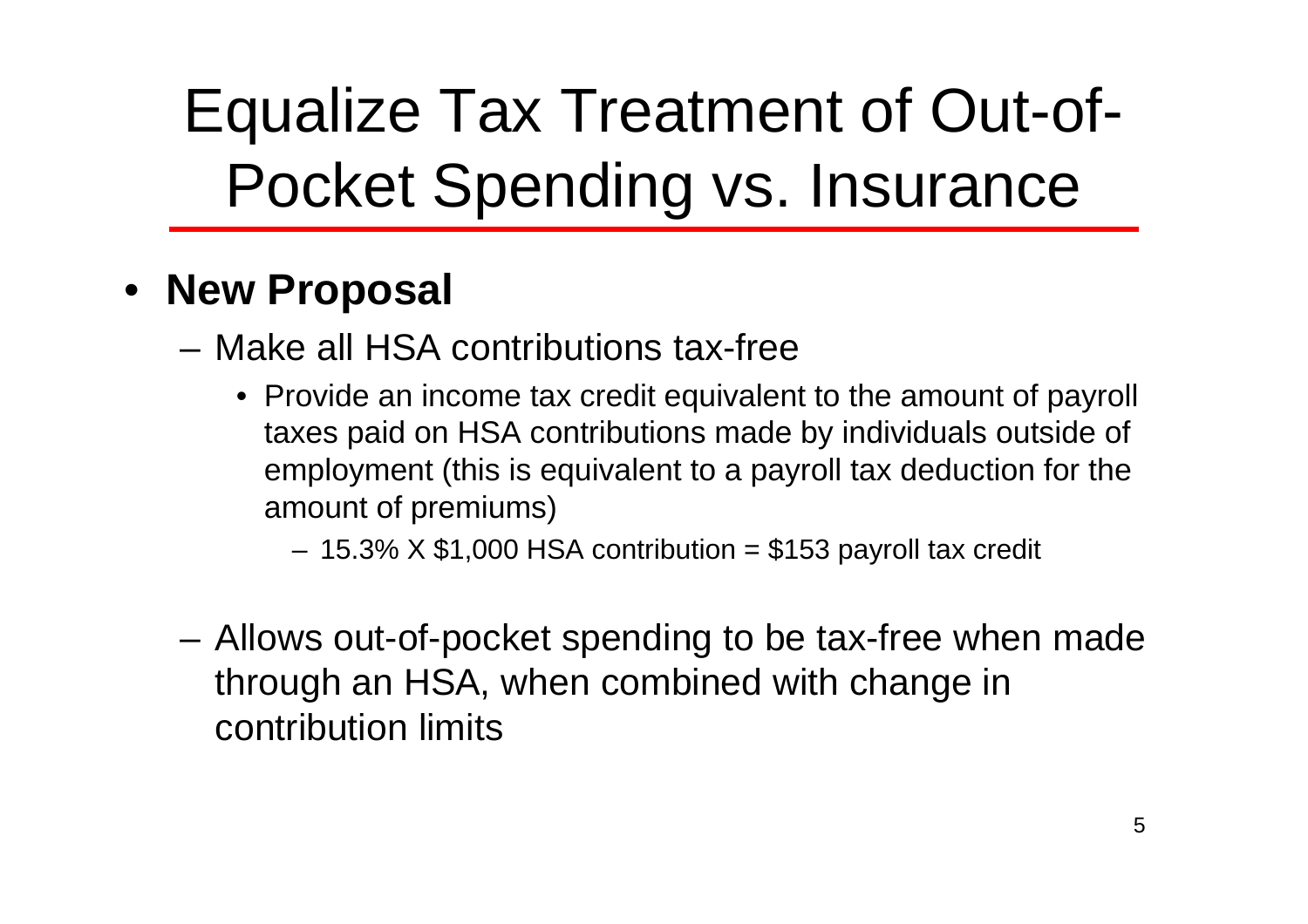#### Raise HSA Contribution Limits

|               | <b>HDHP Policy Features</b> |                | <b>Annual Contribution Limit</b> |                 |
|---------------|-----------------------------|----------------|----------------------------------|-----------------|
|               | <b>Deductible</b>           | <b>OOP Max</b> | <b>Current Law</b>               | <b>Proposed</b> |
|               | \$1,050                     | \$1,050        | \$1,050                          | \$1,050         |
| <b>Single</b> | \$1,500                     | \$3,000        | \$1,500                          | \$3,000         |
|               | \$3,000                     | \$5,250        | \$2,700                          | \$5,250         |
|               | \$2,100                     | \$2,100        | \$2,100                          | \$2,100         |
| <b>Family</b> | \$3,000                     | \$6,000        | \$3,000                          | \$6,000         |
|               | \$6,000                     | \$10,500       | \$5,450                          | \$10,500        |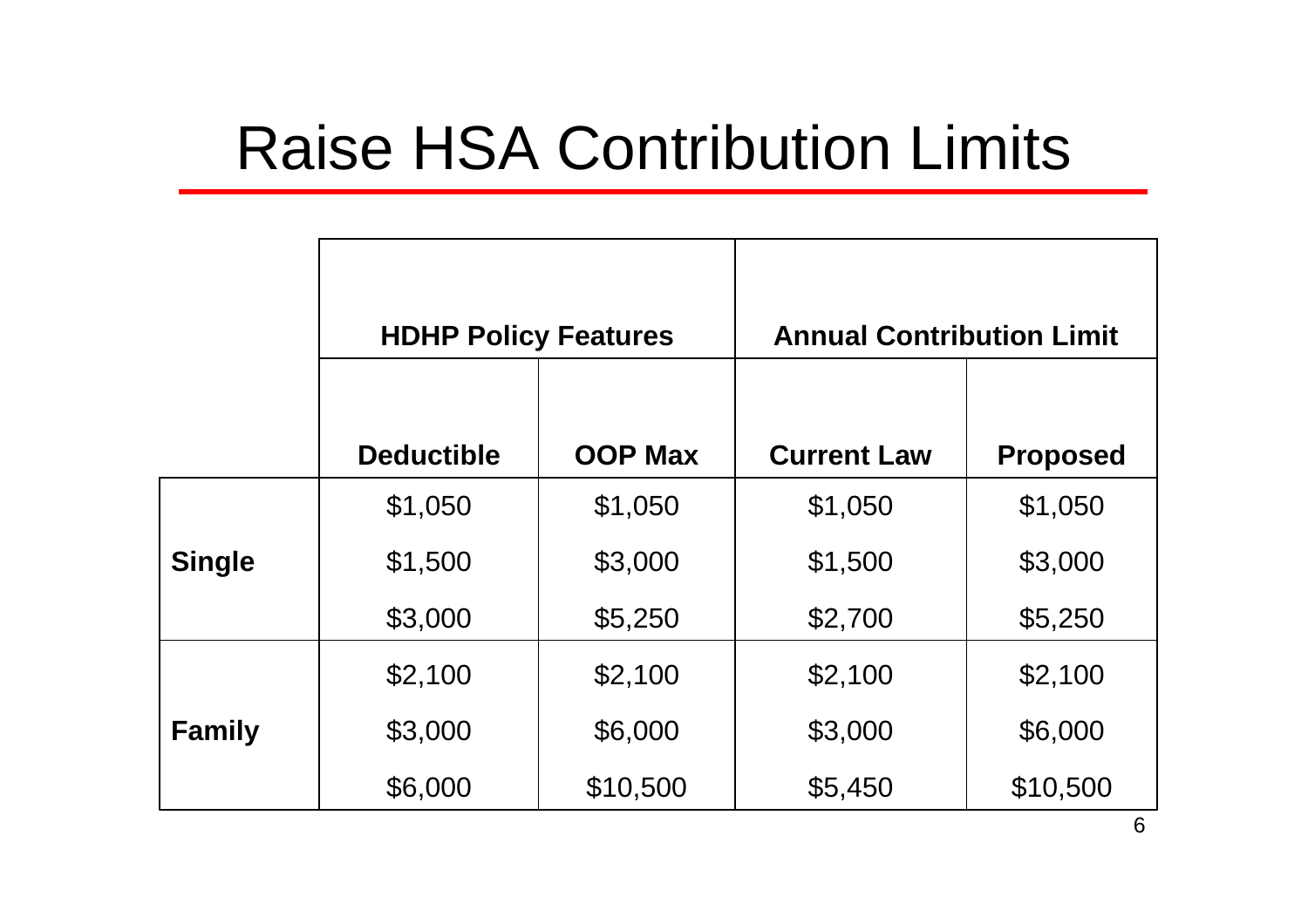# Other HSA Proposals

- Allow employers to make higher contributions to the HSAs of chronically ill employees than of other employees
- Allow employers to "convert" existing HRA balances into cash deposits to the HSAs of eligible employees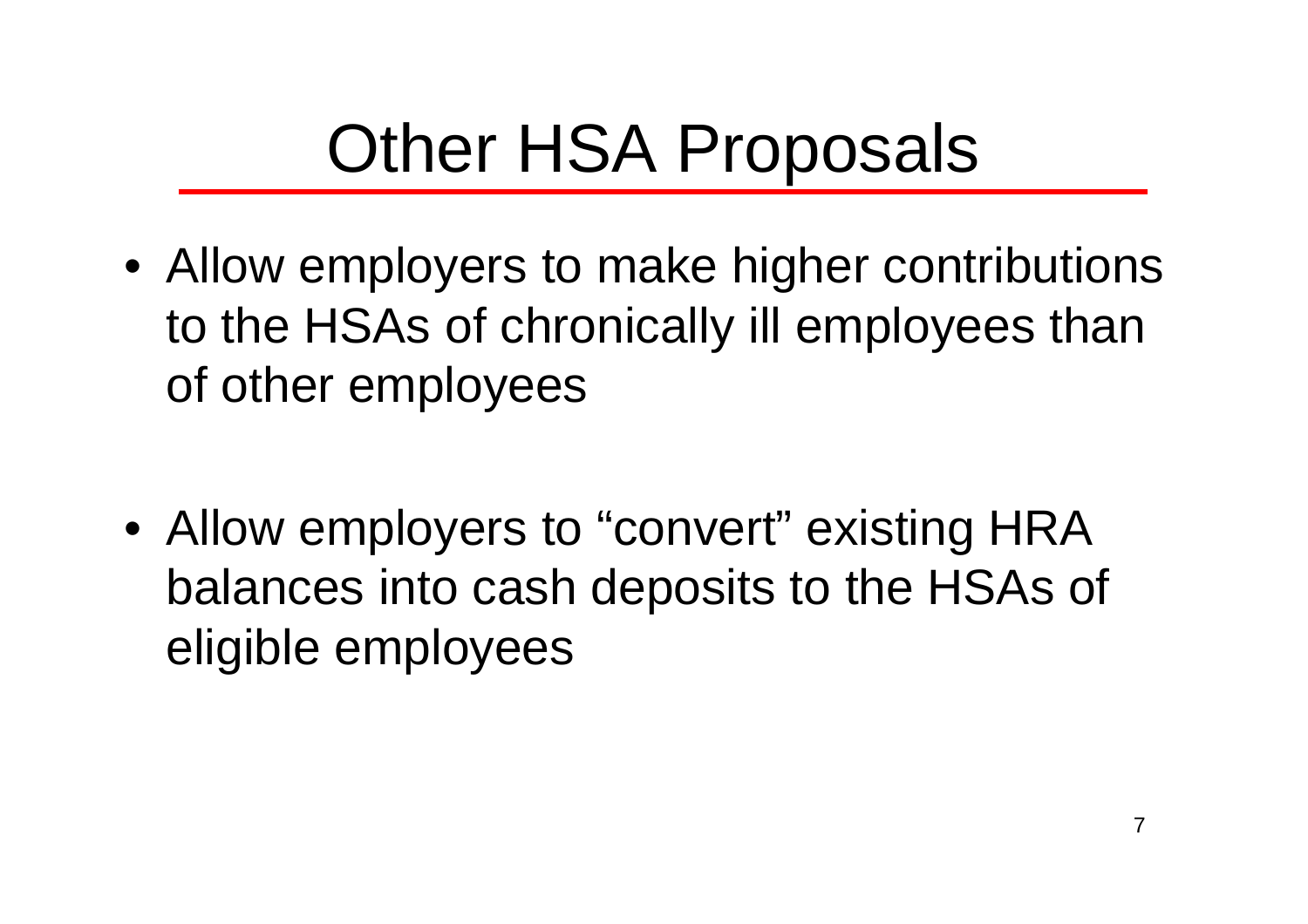## Other HSA Proposals

- Allow premiums for HSA-qualified policies bought outside of employment to be reimbursed from an HSA, regardless of circumstances
- Any qualified medical expense incurred on or after the first day of HSA-eligible coverage for the year could be reimbursed from the HSA as long as the HSA is established no later than April 15 of the following tax year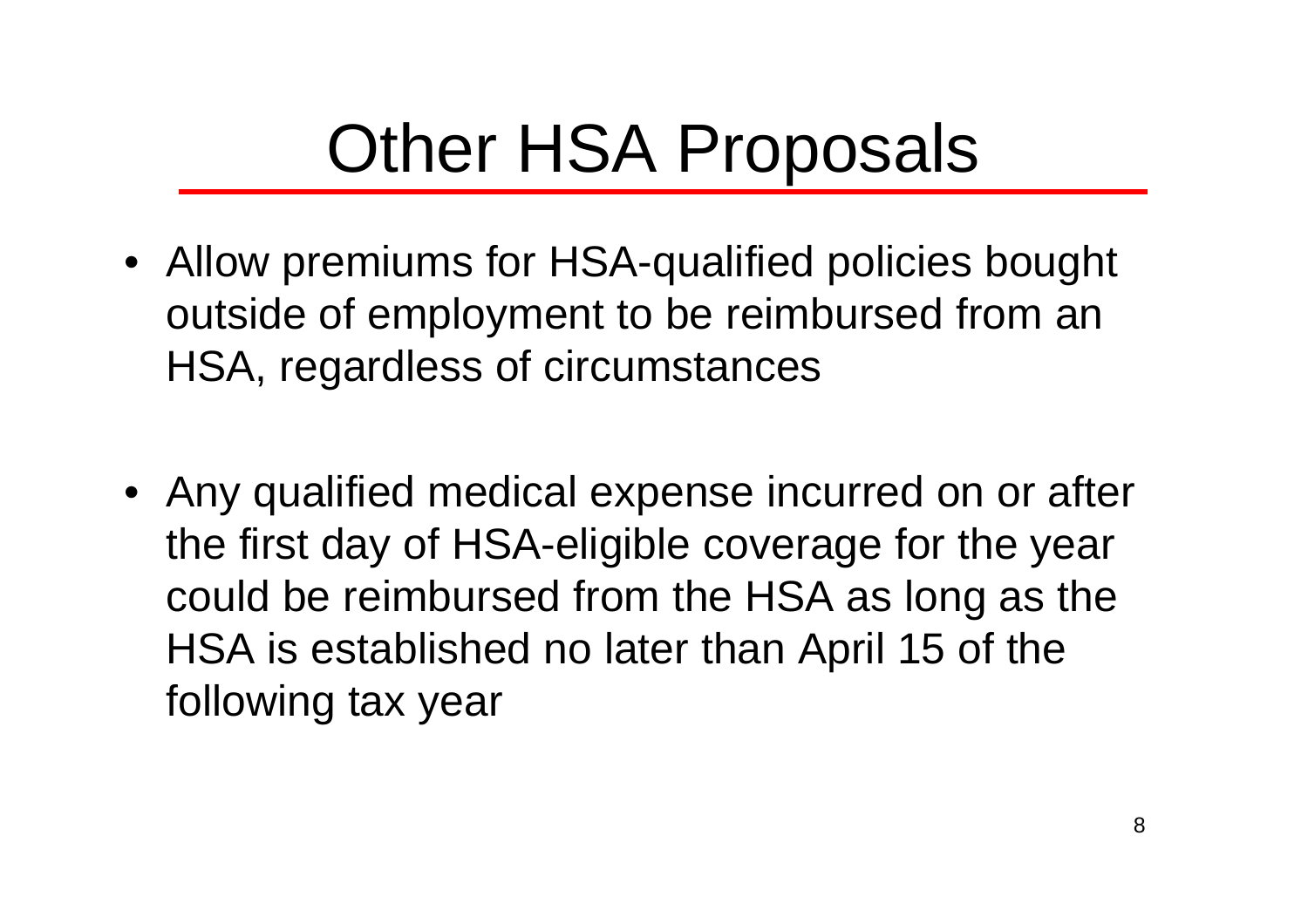# Other HSA Proposals

- Provide a refundable tax credit to low- and moderate-income Americans that could be used for HSA-compatible insurance
	- Americans who did not purchase an HSAcompatible policy would not be eligible for the credit
	- Credit equals 90% of insurance premium cost up to a maximum of \$1,000 (singles) / \$3,000 (families)
	- Up to one-third of the credit can be deposited into an HSA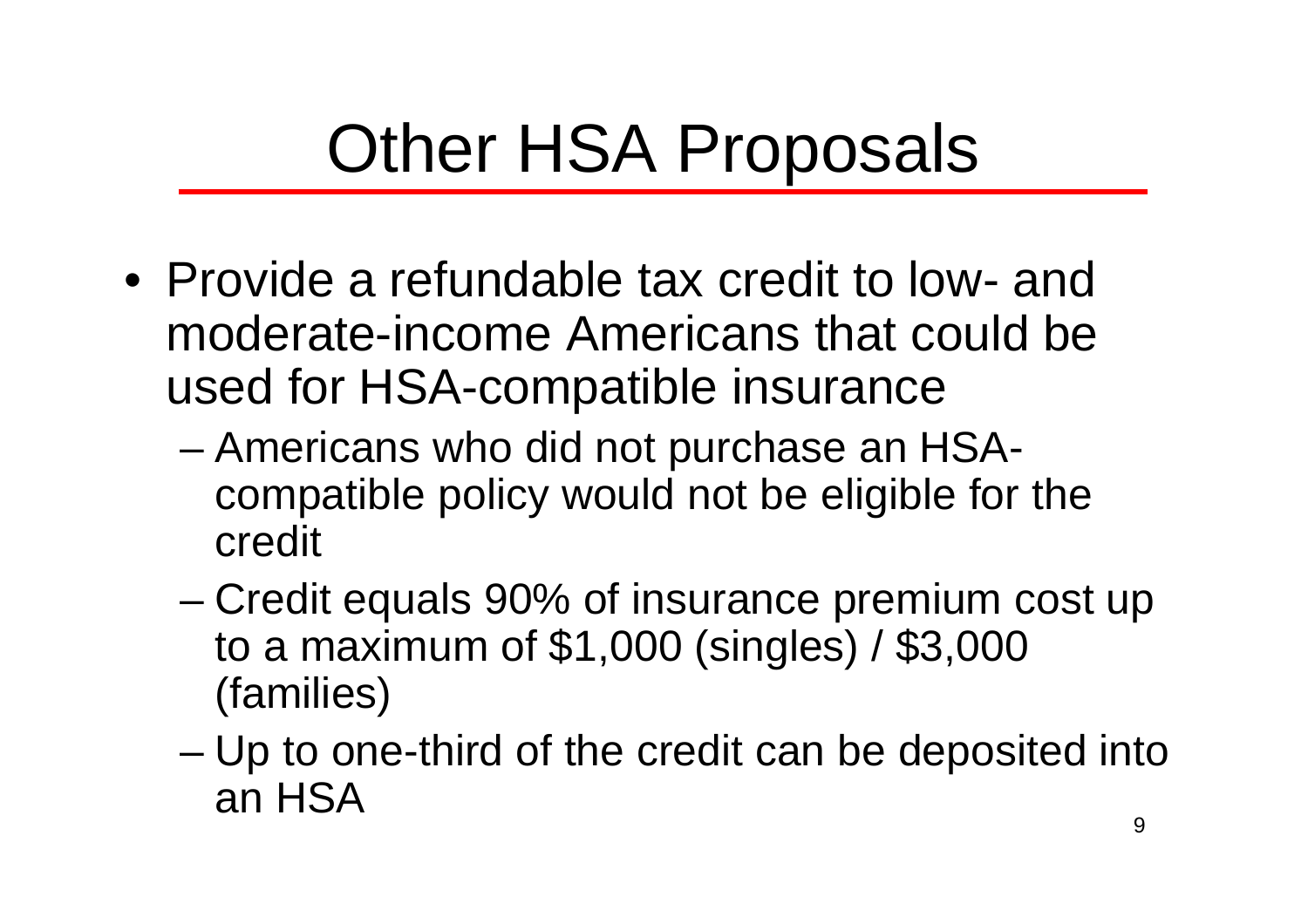# Potential Issues with HSAs

- Effect on overall spending
- Affordability for poor or sick
- Effect on number of uninsured
- Effect on risk-pooling
- Ability of patients to make informed decisions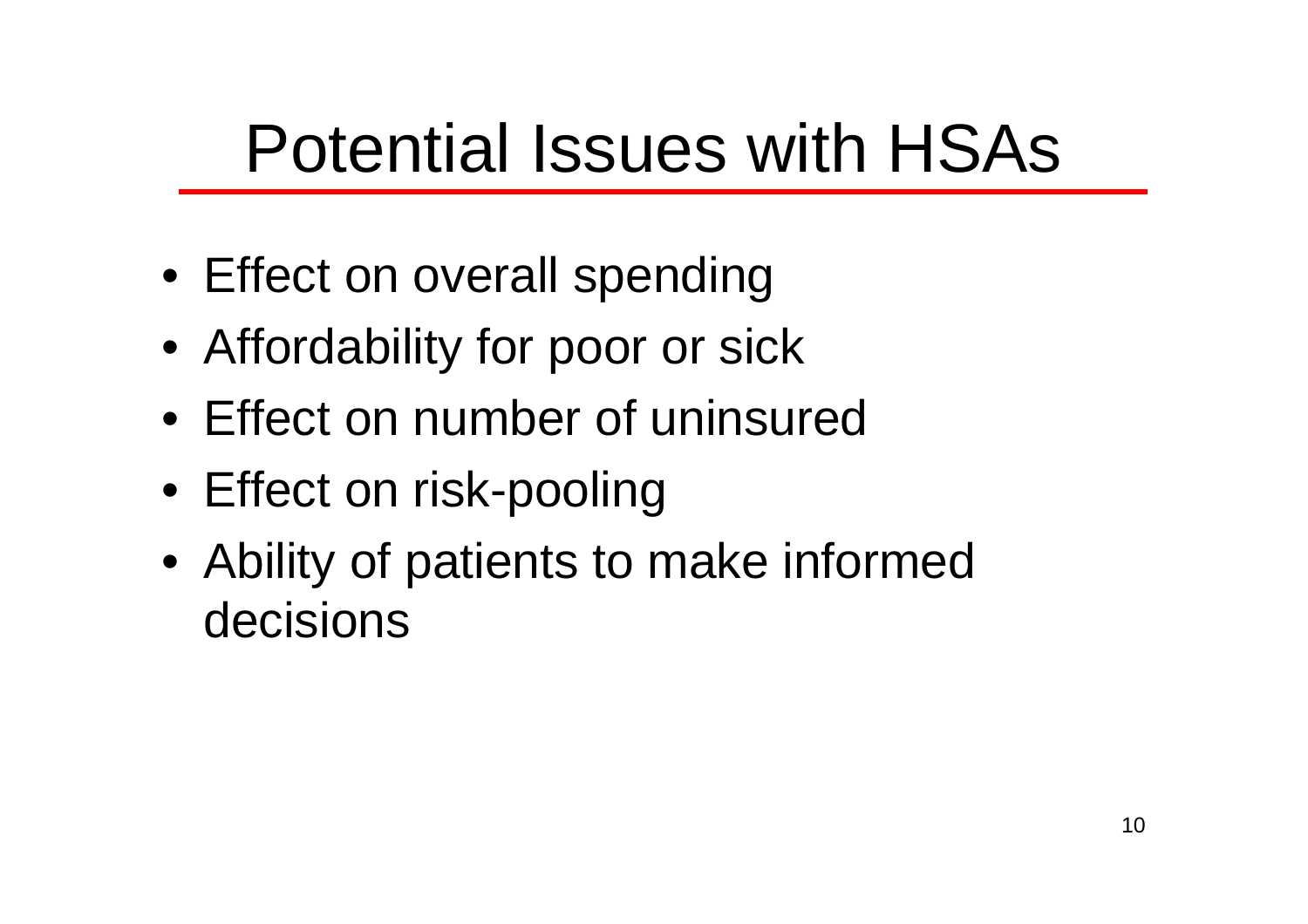#### HSAs Can Rein in Overall Health Spending

- Although people with high expenditures account for majority of health spending, around half of spending is by people spending less than \$12,000, who would likely still face some costsharing under a typical plan
- HSAs are complementary to disease management and to supply-side cost controls
- Preliminary evidence suggests that HDHP premiums and spending are rising more slowly than in other plans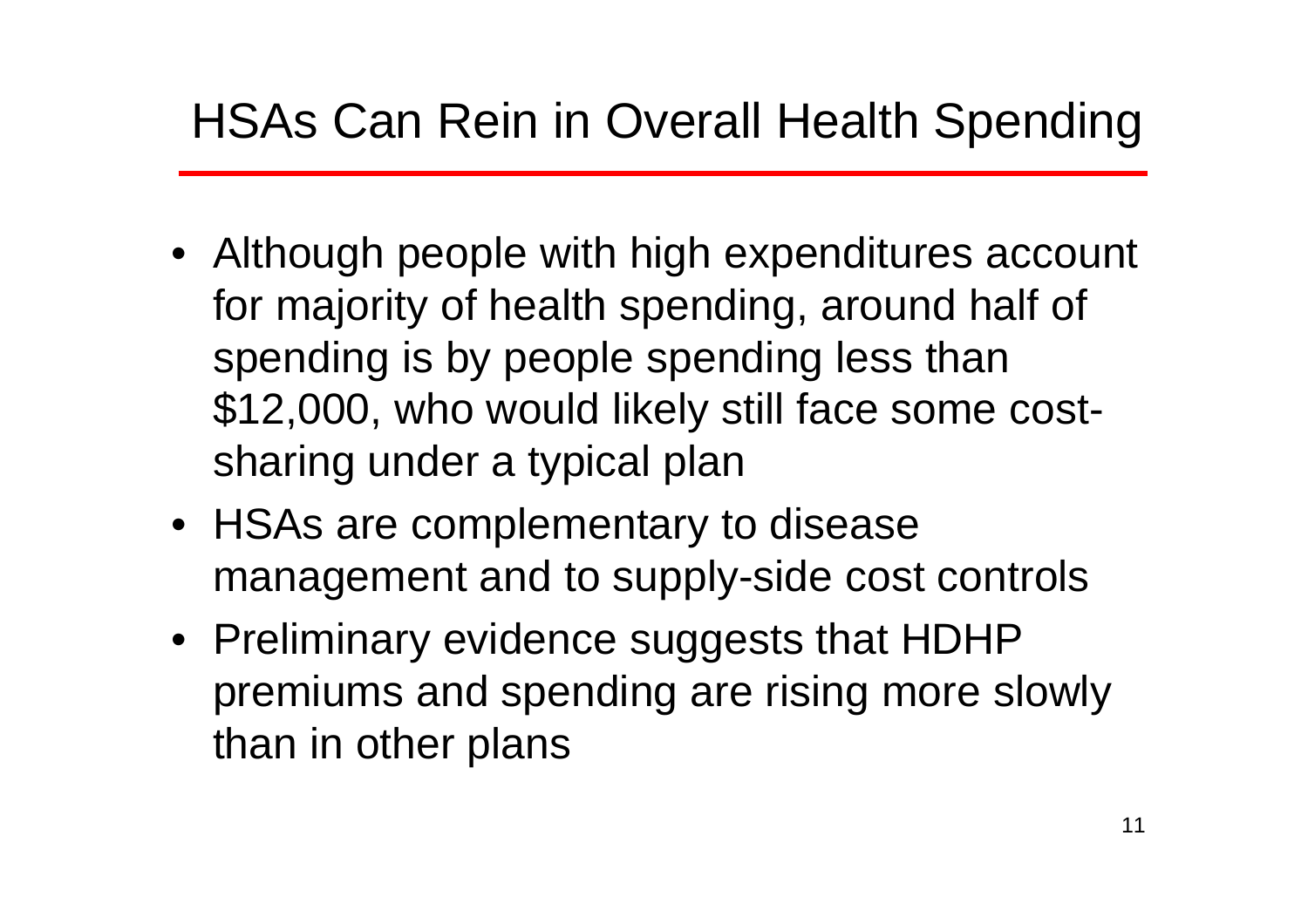## HSAs Can Encourage Cost-Effective Health Spending

- HSAs do not discourage use of preventive care: Direct evidence limited, but study of Federal health plans found HDHPs at least as likely to cover preventive care as PPOs, often with lower copays
- Some preliminary evidence from private health plans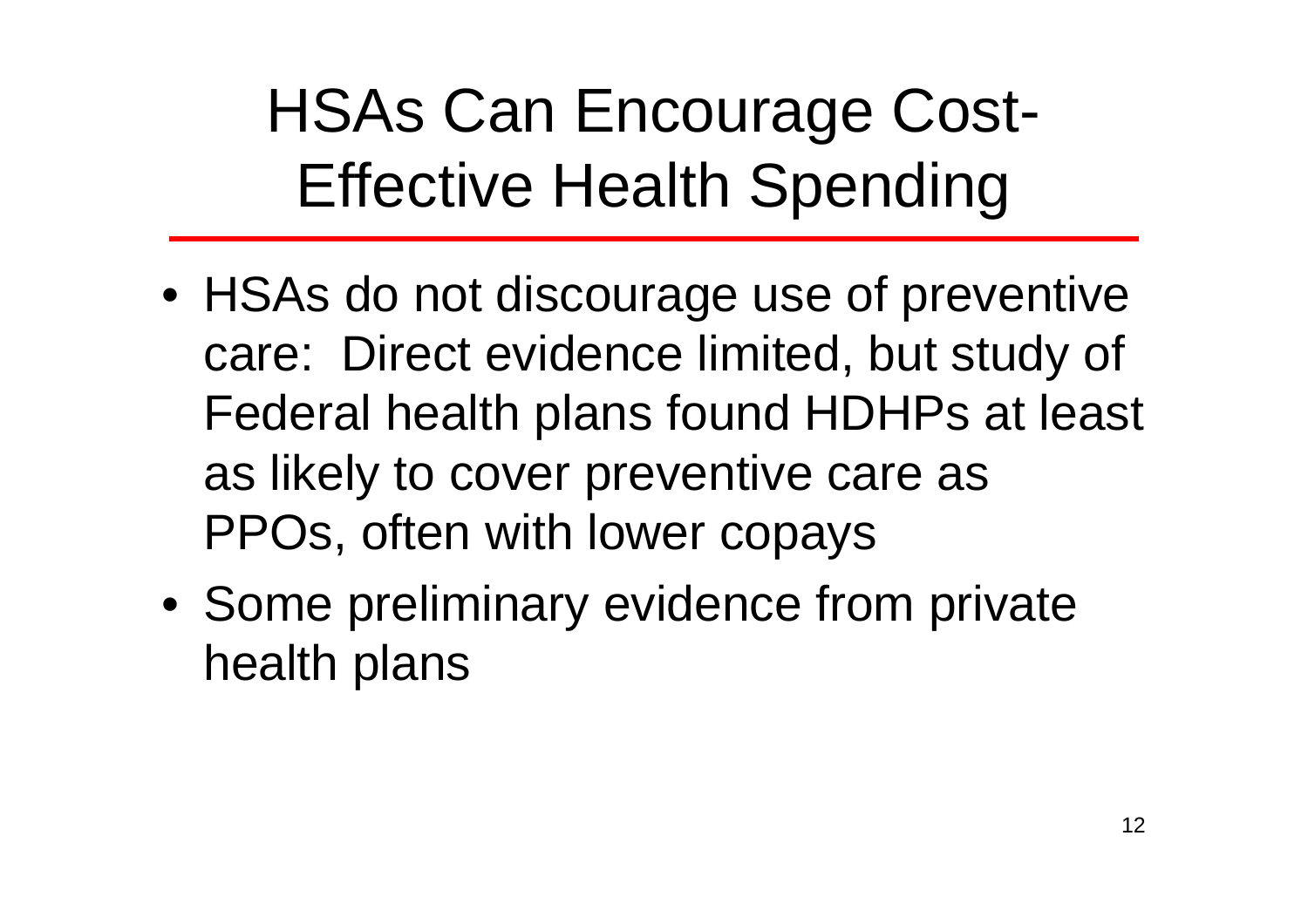#### HSAs Can Make Health Care More Affordable for Low-Income and Uninsured

- Policies more affordable than typical PPOs
	- Higher deductibles largely offset by lower premiums
		- Typical premium is \$1,000 \$3,000 lower than traditional policy
		- Typical deductible is \$1,500 \$4,000 higher than traditional policy
		- Out of pocket limit often comparable
	- Average employer contribution to HSA is around \$550/\$1,200
- New enrollees representative of wide pool
- Expansion proposals have provisions that target lower-income enrollees
	- Tax credit
	- Payroll credit
	- Tax preference for individual purchase benefits those without access to employer insurance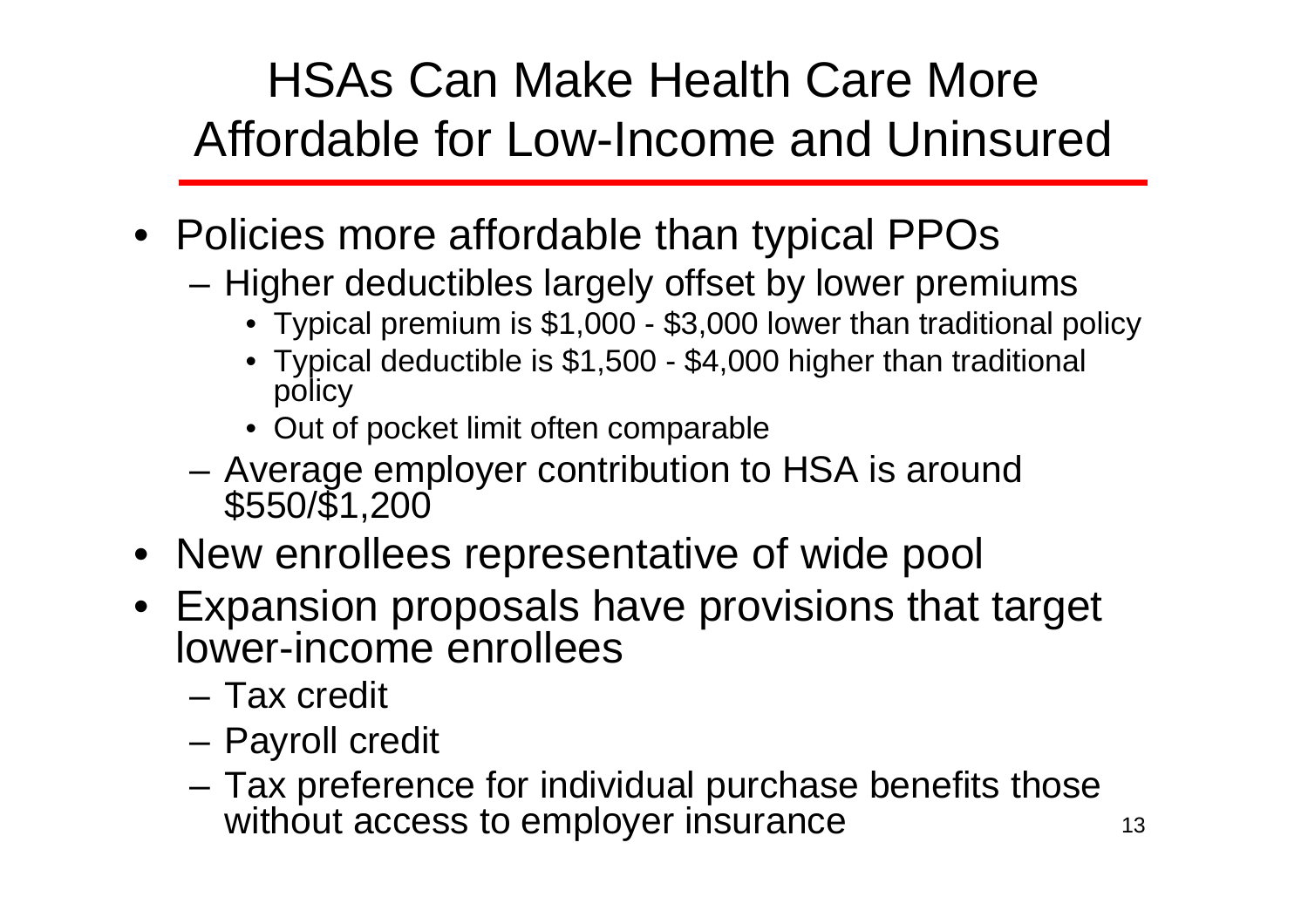#### Sample Family

- Family of 4 in Columbus, OH earning \$50,000 gets quotes for 2 family policies from same insurer:
	- Traditional PPO plan:
		- \$5,800 premium
		- \$1,000 deductible
		- 10% copay up to \$2,000 out-of-pocket max
	- HSA:
		- \$3,750 premium
		- \$3,000 deductible
		- 20% copay up to \$5,000 out-of-pocket max
- How much family would save by choosing the HSA:
	- If they had \$1,000 in medical bills:
		- save \$1,900 under current law, and \$3,200 under proposed expansions
	- If they had \$5,000 in medical bills:
		- save \$100 under current law, and \$1,800 under proposed expansions
	- If they had \$10,000 in medical bills:
		- \$400 worse under current law, but save \$1,600 under proposed expansions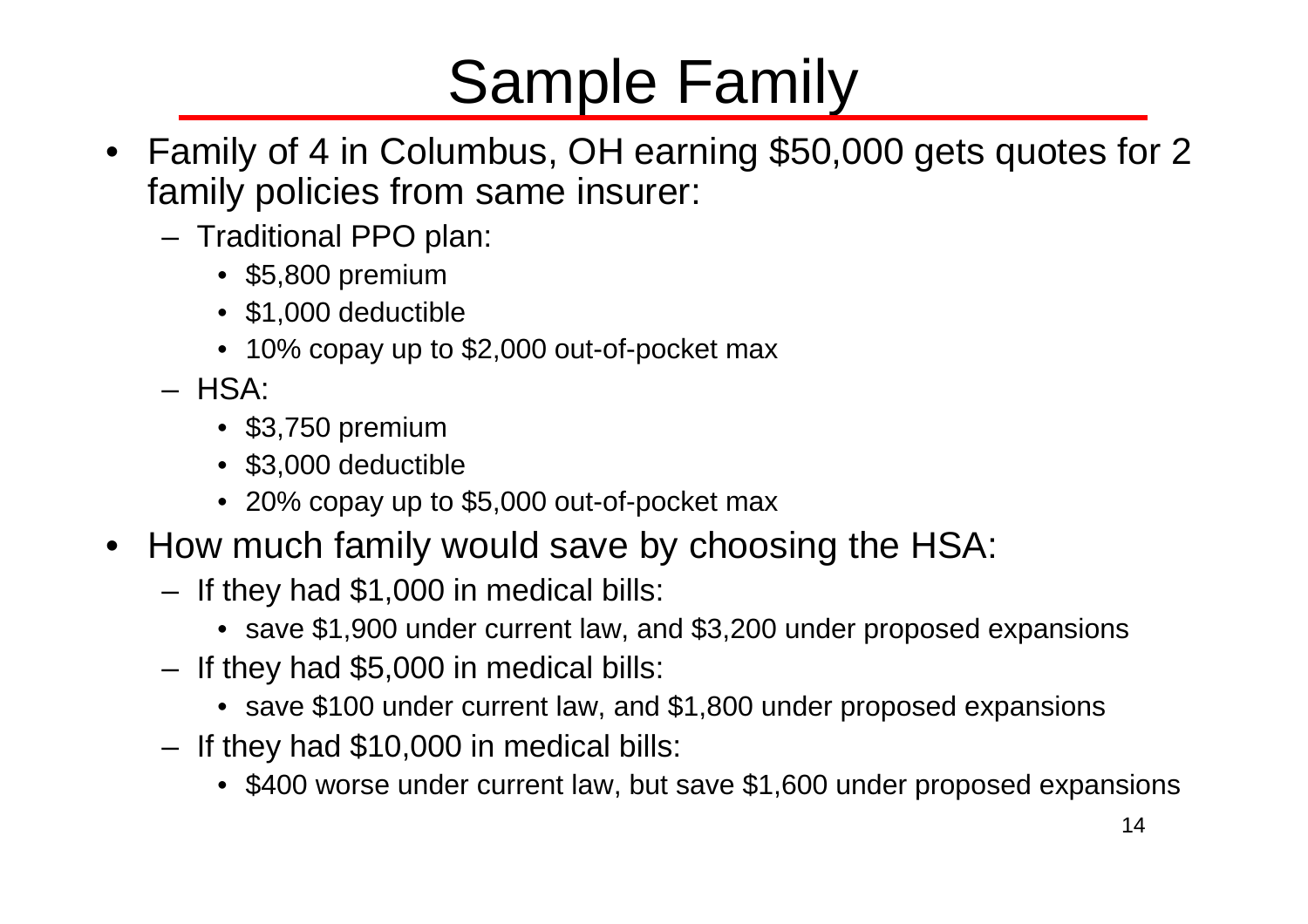Lower Costs Will Make Insurance More Affordable for Individuals and Employers

- Firms more likely to continue offering insurance if cost growth contained
	- Firm offering decreased from 69% in 2000 to 60% in 2005, driven by rising premiums
- New proposals would allow employers to contribute more for chronically ill, and provide seed money for innovative state programs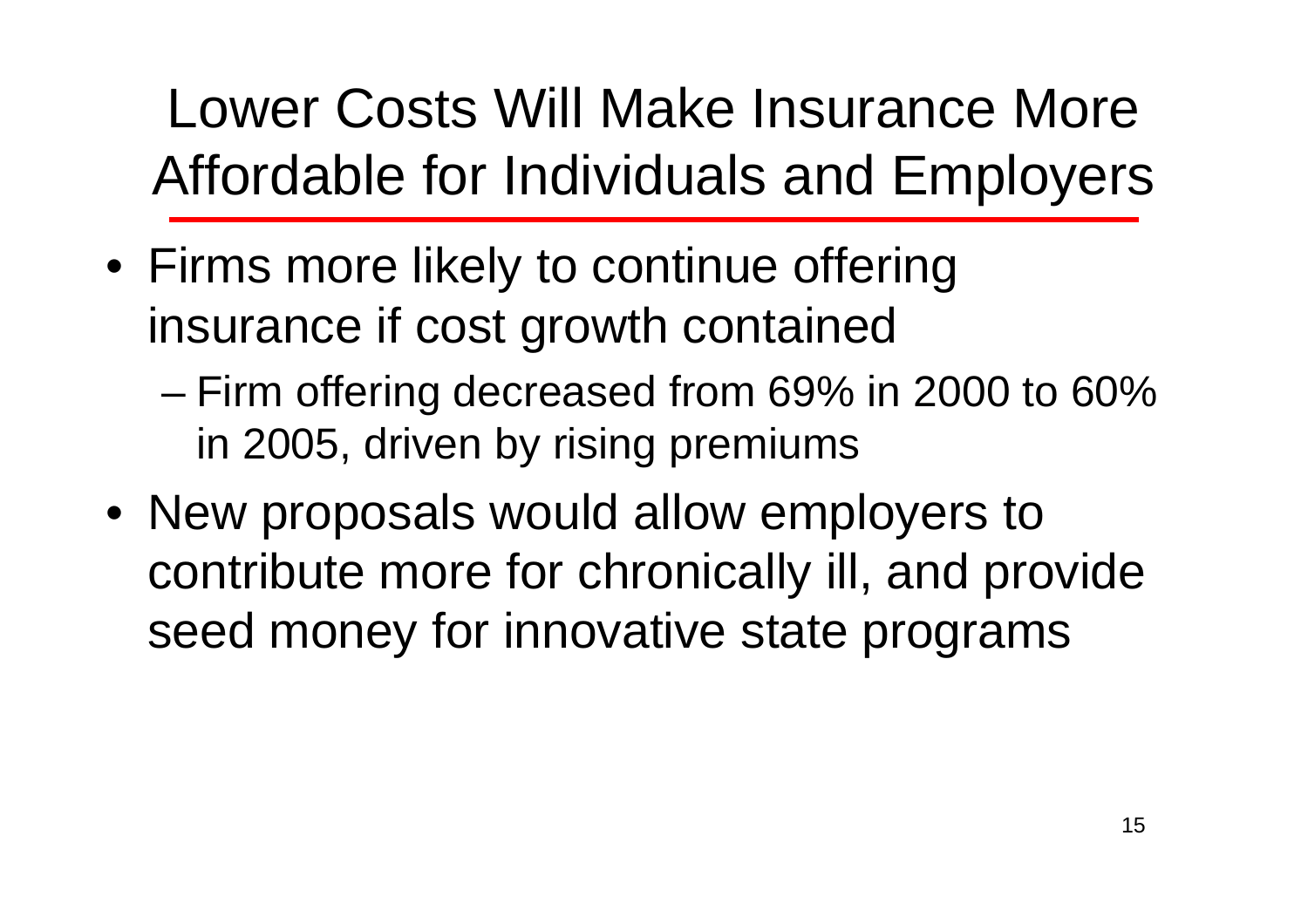- Patients can make choices that are best for them in consultation with physicians
- Physicians can be more effective patient advocates
- Federal government can lead the way